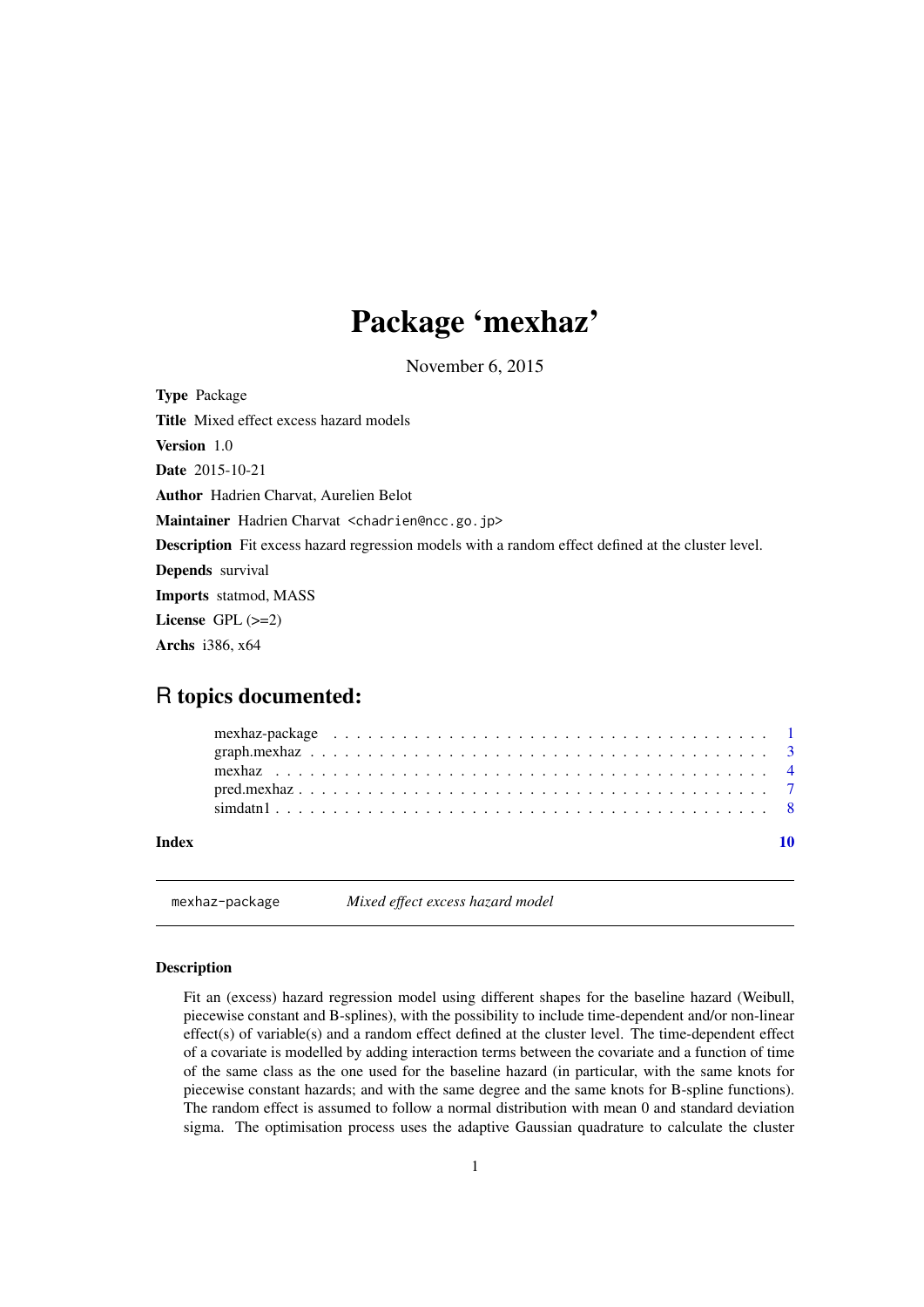specific marginal likelihood. The full (log) marginal likelihood, defined as the sum of the (log) cluster-specific marginal likelihood, is then maximised using optimisation routine such as nlm or optim. Functions to compute and plot the predicted (excess) hazard and (net) survival are provided.

## Details

| Package: | mexhaz     |
|----------|------------|
| Type:    | Package    |
| Version: | 1.0        |
| Date:    | 2015-11-06 |
| License: | $GPL (=2)$ |

## Author(s)

Hadrien Charvat, Aurelien Belot

## References

Charvat H, Remontet L, Bossard N, Roche L, Dejardin O, Rachet B, Launoy G, Belot A. A multilevel excess hazard model to estimate net survival on hierarchical data allowing for non-linear and non-proportional effects of covariates.

## Examples

data(simdatn1)

```
## Fit of a mixed-effect excess hazard model, with the baseline hazard
## described by a cubic B-spline with two knots at 1 and 5 year, with
## effects of age (agecr), deprivation index (depindex) and sex (IsexH)
## and with a random effect for the cluster (clust)
```

```
# Mod_bs3_2mix <- mexhaz(formula=Surv(time=timesurv,
# event=vstat)~agecr+depindex+IsexH, data=simdatn1, base="exp.bs",
# degree=3, knots=c(1,5), expected="popmrate", random="clust", pl.nlm=0,
# verbose=1000)
```

```
## Fit of a fixed-effect overall hazard model, with the baseline hazard
## described by a piecewise constant function with the following vector
## of knots (defining the endpoints of the intervals on which the hazard
## is constant): (1,3,5,8), and with effects of age (agecr), deprivation
## index (depindex) and sex (IsexH)
```

```
# Mod_pw <- mexhaz(formula=Surv(time=timesurv, event=vstat)~
# agecr+depindex+IsexH, data= simdatn1, base="pw.cst", knots=c(1,3,5,8),
# pl.nlm=0, verbose=1000)
```

```
## Fit of a mixed-effect excess hazard model, with the baseline hazard
## described by a cubic B-spline with two knots at 1 and 5 year, with
## effects of age (agecr), deprivation index (depindex) and sex (IsexH),
## with a random effect for the cluster (clust), and with a
## time-dependent effect for age (agecr) and sex (IsexH).
```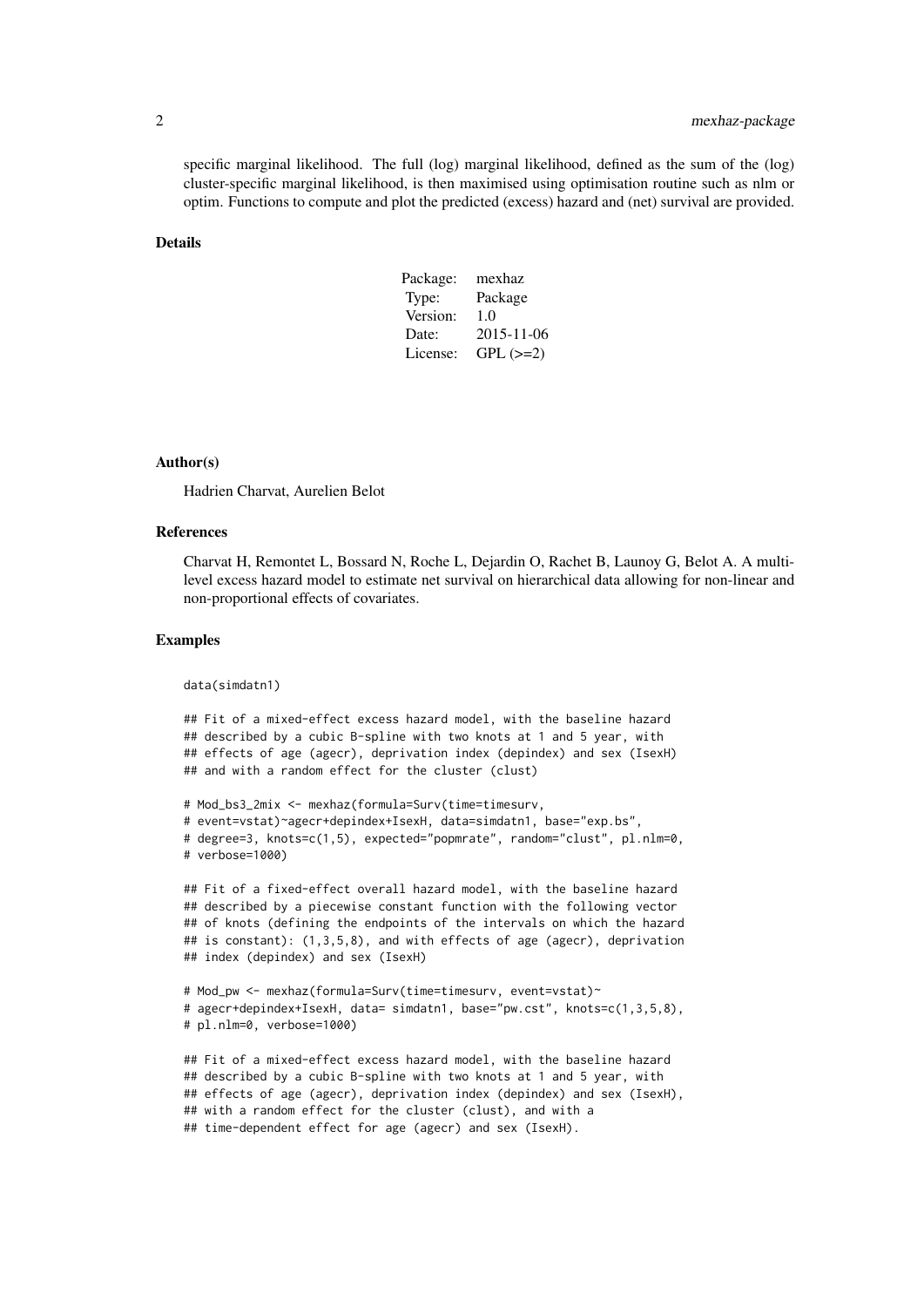## <span id="page-2-0"></span>graph.mexhaz 3

```
# Mod_bs3_2mixnph <- mexhaz(formula=Surv(time=timesurv,
# event=vstat)~agecr+depindex+IsexH + nph(agecr+IsexH), data=mydata,
# base="exp.bs", degree=3, knots=c(1,5), expected="popmrate",
# random="clust", pl.nlm=0, verbose=1000)
## Fit of a fixed-effect excess hazard model, with the baseline hazard
## described by a Weibull distribution and with effects of age (agecr),
## deprivation index (depindex) and sex (IsexH) using the optim
## procedure and the BFGS method (see help of optim).
# Mod_weib <- mexhaz(formula=Surv(time=timesurv,
# event=vstat)~agecr+depindex+IsexH, data=mydata, base="weibull",
# expected="popmrate", pl.nlm=0, verbose=1000, fnoptim="optim",
# method="BFGS")
```
graph.mexhaz *graph.mexhaz function*

## Description

Function for plotting the predicted (excess) hazard or (net) survival obtained thanks to the pred.mexhaz function.

## Usage

graph.mexhaz(pred, type = c("hazard", "survival", "both"),  $ylim.H = c(0,1), ylim.S = c(0,1), points = FALSE, col = "black", ...)$ 

## Arguments

| pred       | an object of class pred.mxh, corresponding to predicted hazard and survival<br>values obtained with the pred mexhaz function for a user-specified set of co-<br>variates (see details of the pred mexhaz function). |
|------------|---------------------------------------------------------------------------------------------------------------------------------------------------------------------------------------------------------------------|
| type       | a character string indicating whether to plot the hazard, the survival or both.                                                                                                                                     |
| ylim.H     | a vector of size 2 corresponding to the limits of the y-axis to be used when<br>plotting the hazard. The default value is set to $c(0,1)$ .                                                                         |
| ylim.S     | a vector of size 2 corresponding to the limits of the y-axis to be used when<br>plotting the survival. The default value is set to $c(0,1)$ .                                                                       |
| points     | a logical value indicating whether the function should use an existing graphical<br>window or create a new one. FALSE is the default value, meaning that a new<br>graphical window will be used.                    |
| col        | a character string indicating the colour to be used to plot the hazard and survival.                                                                                                                                |
| $\ddots$ . | additional parameters that are directly passed to the plot function.                                                                                                                                                |

## Author(s)

Hadrien Charvat, Aurelien Belot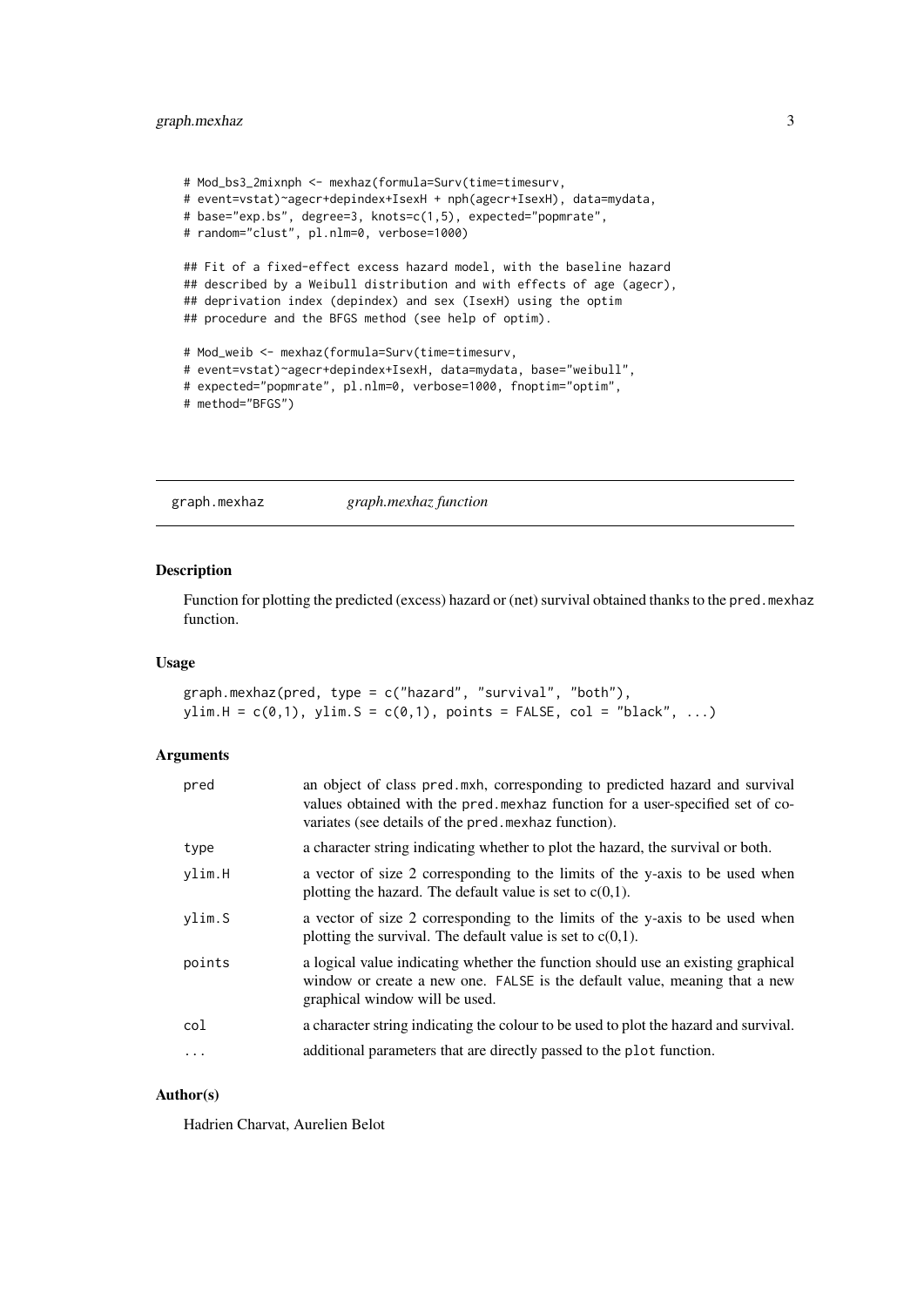## <span id="page-3-0"></span>References

Charvat H, Remontet L, Bossard N, Roche L, Dejardin O, Rachet B, Launoy G, Belot A. A multilevel excess hazard model to estimate net survival on hierarchical data allowing for non-linear and non-proportional effects of covariates.

#### Examples

```
data(simdatn1)
```

```
## Fit of a mixed-effect excess hazard model, with the baseline hazard
## described by a cubic B-spline with two knots at 1 and 5 year and with
## effects of age (agecr), deprivation index (depindex) and sex (IsexH)
## and with a random effect for the cluster (clust)
Mod_bs3_2mix <- mexhaz(formula=Surv(time=timesurv,
 event=vstat)~agecr+depindex+IsexH, data=simdatn1, base="exp.bs",
 degree=3, knots=c(1,5), expected="popmrate", random="clust", pl.nlm=0,
 verbose=1000)
## Prediction of the excess hazard and the net survial up to 10 years
## for men of 70 years old and with a deprivation index equal to 0.5
Pred Modbs3 2mix <- pred.mexhaz(Mod bs3 2mix.t=10,
data.val=data.frame(agecr=0,depindex=0.5,IsexH=1),
nb.time.pts=1000)
## Plot of the excess hazard and the net survial up to 10 years
## for men of 70 years old and with a deprivation index equal to 0.5
 graph.mexhaz(Pred_Modbs3_2mix,type="both",ylim.H=c(0,2))
```
mexhaz *mexhaz function*

#### Description

Fit an (excess) hazard regression model using different shapes for the baseline hazard (Weibull, piecewise constant and B-splines), with the possibility to include time-dependent and/or non-linear effect(s) of variable(s) and a random effect defined at the cluster level. The time-dependent effect of a covariate is modelled by adding interaction terms between the covariate and a function of time of the same class as the one used for the baseline hazard (in particular, with the same knots for piecewise constant hazards; and with the same degree and the same knots for B-spline functions). The random effect is assumed to follow a normal distribution with mean 0 and standard deviation sigma. The optimisation process uses the adaptive Gaussian quadrature to calculate the cluster specific marginal likelihood. The full (log) marginal likelihood, defined as the sum of the (log) cluster-specific marginal likelihood, is then maximised using optimisation routine such as nlm or optim.

#### Usage

```
mexhaz(formula, data, expected = NULL, base = c("weibull",
"exp.bs", "pw.cst"), degree = 3, knots = NULL, bound = NULL, n.gleg =100, init = NULL, random = NULL, n \cdot \text{aghq} = 10, fnoptim = c("nlm","optim"), verbose = 100, method = "Nelder-Mead", pl.nlm = 2, ...)
```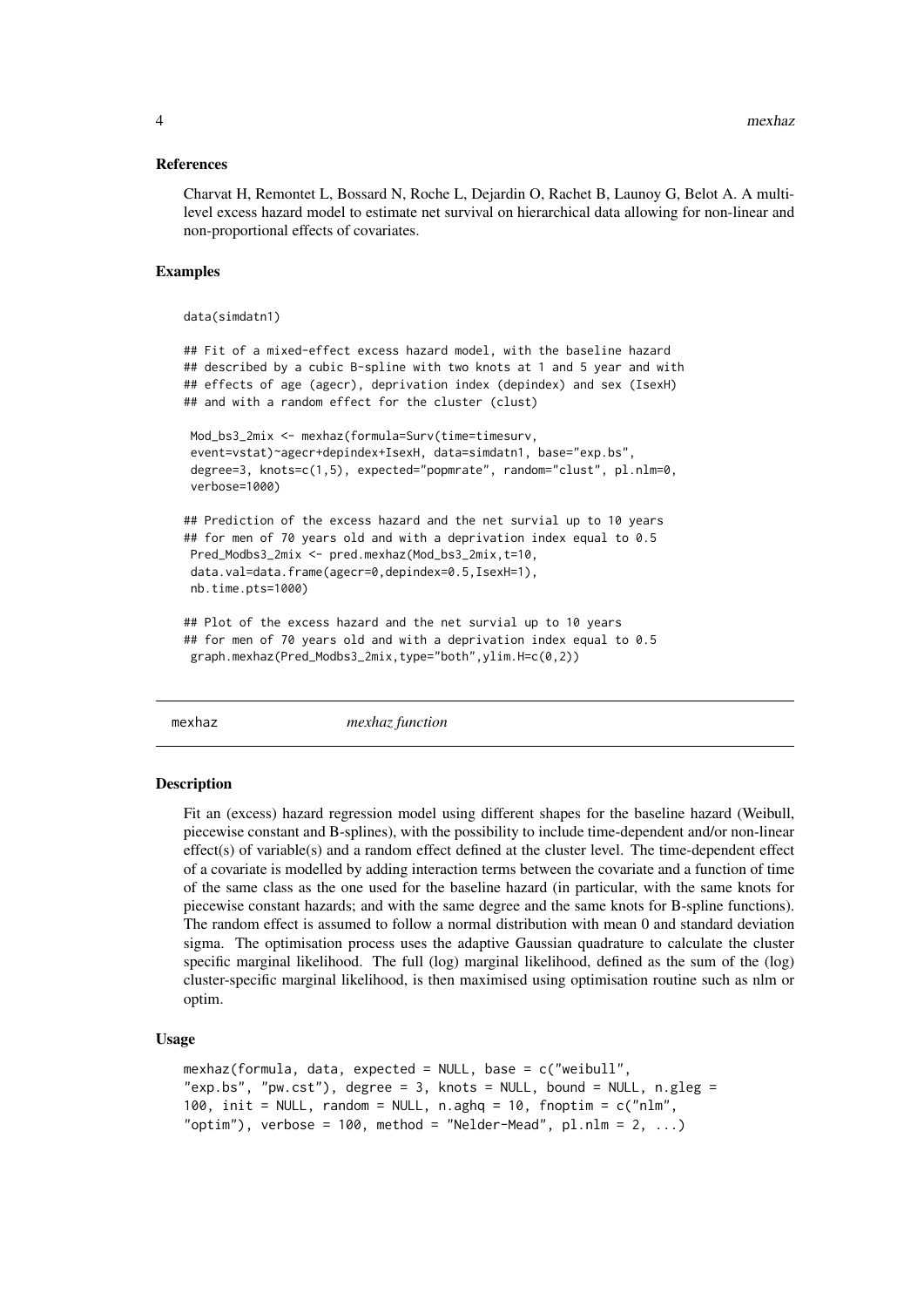## $m$ exhaz  $5$

## Arguments

| formula  | a formula object, with the response on the left of the $\sim$ operator, and the linear<br>predictor on the right. The response must be of the form Surv(time, event).<br>The linear predictor accepts a special instruction nph() for specifying variables<br>for which a time-dependent effect should be modelled.                                                                                                                                                                                                                                               |
|----------|-------------------------------------------------------------------------------------------------------------------------------------------------------------------------------------------------------------------------------------------------------------------------------------------------------------------------------------------------------------------------------------------------------------------------------------------------------------------------------------------------------------------------------------------------------------------|
| data     | a data. frame containing the variables referred to in the formula, as well as in<br>the expected and random arguments if these arguments are used.                                                                                                                                                                                                                                                                                                                                                                                                                |
| expected | name of the variable (must be given in quotes) representing the population (i.e.<br>expected) hazard. By default, expected = NULL, which means that the function<br>estimates the overall hazard (and not the excess hazard).                                                                                                                                                                                                                                                                                                                                     |
| base     | functional form that should be used to model the baseline hazard. Selection<br>can be made between the following options: "weibull" for a Weibull haz-<br>ard, "exp.bs" for a hazard described by the exponential of a B-spline (only<br>B-splines of degree 1, 2 or 3 are accepted), "pw. cst" for a piecewise constant<br>hazard.                                                                                                                                                                                                                               |
| degree   | if base $=$ "exp. bs", degree represents the degree of the B-spline used. Only<br>integer values between 1 and 3 are accepted, and 3 is the default.                                                                                                                                                                                                                                                                                                                                                                                                              |
| knots    | if base $=$ "exp. bs", knots is the vector of interior knots of the B-spline. If<br>base = "pw.cst", knots is the vector defining the endpoints of the time intervals<br>on which the hazard is constant. By default, knots = $NULL$ (that is, it produces<br>a B-spline with no interior knots if base $=$ "exp. bs" or a constant hazard over<br>all the follow-up if base = $"pw.cst"$ ).                                                                                                                                                                      |
| bound    | if base $=$ "exp. bs", bound is a vector of length 2 representing the boundary<br>knots of the B-spline. By default, bound=NULL and the boundaries are set to<br>$c(0, max(time) + 0.001).$                                                                                                                                                                                                                                                                                                                                                                       |
| n.gleg   | if base $=$ "exp. bs" and degree is 2 or 3, the cumulative hazard is computed<br>via Gauss-Legendre quadrature. n.gleg is the number of quadrature nodes to<br>be used to compute the cumulative hazard. By default, $n$ . gleg = 100.                                                                                                                                                                                                                                                                                                                            |
| init     | vector of initial values. By default init = NULL and the initial values are inter-<br>nally set to the following values: for the baseline hazard: if base = "weibull",<br>the scale and shape parameters are set to $0.1$ ; if base = "exp. bs", the param-<br>eters of the B-spline are all set to -1; if base = $"pw.cst",$ the logarithm of the<br>piecewise-constant hazards are set to -1; the parameters describing the effects<br>of the covariates are all set to 0; the parameter representing the standard error of<br>the random effect is set to 0.1. |
| random   | name of the variable to be entered as a random effect (must be given between<br>quotes), representing the cluster membership. By default, random = NULL which<br>means that the function fit a fixed effects model.                                                                                                                                                                                                                                                                                                                                               |
| n.aghq   | number of quadrature points to be used for estimating the cluster-specific marginal<br>likelihoods by adaptive Gauss-Hermite quadrature. By default, n. aghq = 10.                                                                                                                                                                                                                                                                                                                                                                                                |
| fnoptim  | name of the R optimisation procedure used to maximise the likelihood. Selec-<br>tion can be made between "nlm" and "optim".                                                                                                                                                                                                                                                                                                                                                                                                                                       |
| verbose  | integer parameter representing the frequency at which the current state of the<br>optimisation process is displayed. Internally, an 'evaluation' is defined as an<br>estimation of the log-likelihood for a given vector of parameters. This means<br>that the number of evaluations is increased each time the optimisation procedure<br>changes the value of any of the parameters to be estimated. If verbose $=$ $\langle n \rangle$<br>(with n an integer), the function will display the current values of the parameters,                                  |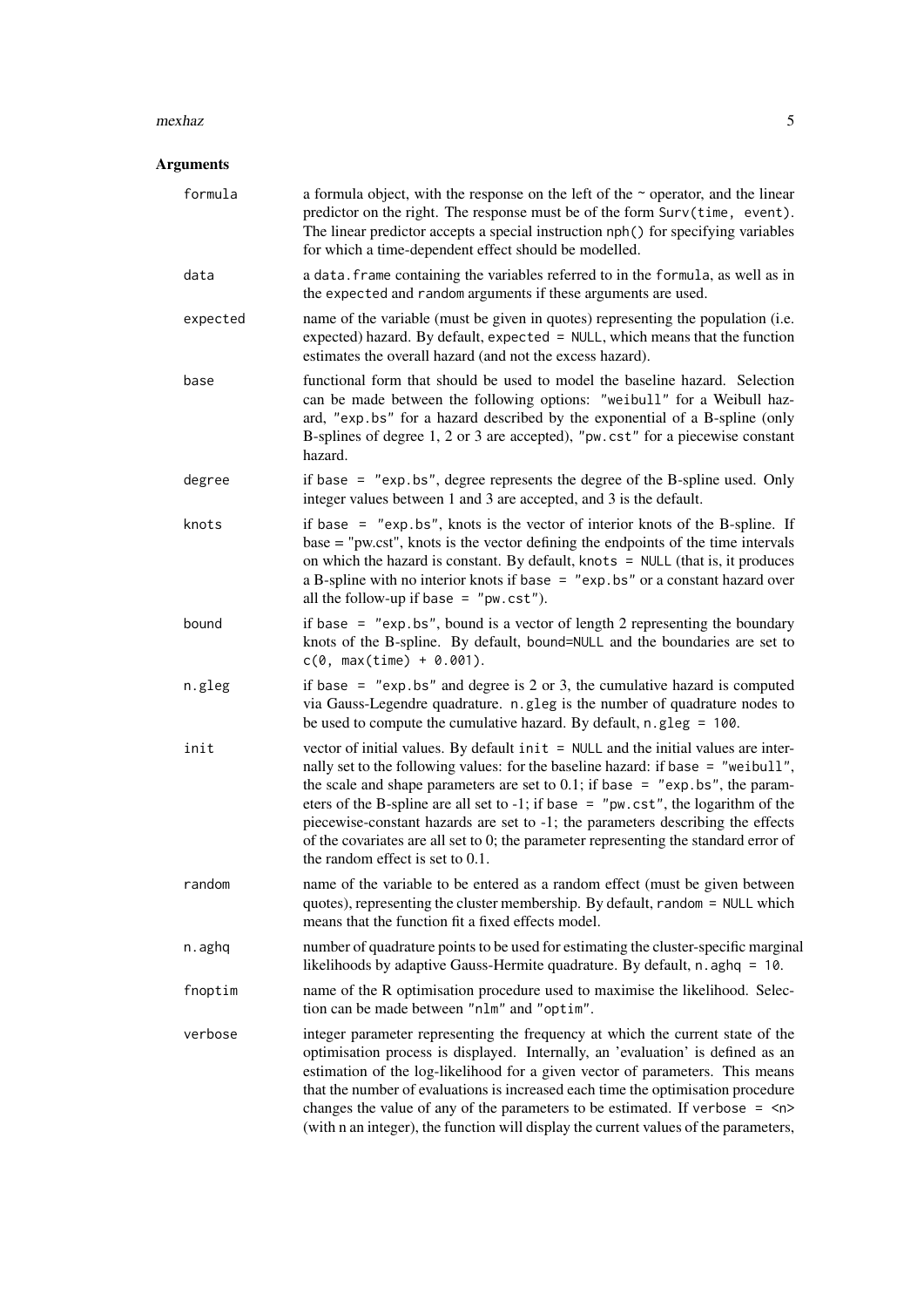| the log-likelihood and the time elapsed every n evaluations. If verbose = $\theta$ , |  |  |
|--------------------------------------------------------------------------------------|--|--|
| nothing is displayed.                                                                |  |  |

| method | if fnoptim $=$ "optim", method represents the method to be used by optim. By<br>$default, method = "Nelder-Mead".$ This parameter is not used if froptim = "nlm".                                                                                                                                                                                                                                                                                                                                                                                                                                                                                                                                                                                                                                                                                                                                                                                                                                                                                                                                                                            |
|--------|----------------------------------------------------------------------------------------------------------------------------------------------------------------------------------------------------------------------------------------------------------------------------------------------------------------------------------------------------------------------------------------------------------------------------------------------------------------------------------------------------------------------------------------------------------------------------------------------------------------------------------------------------------------------------------------------------------------------------------------------------------------------------------------------------------------------------------------------------------------------------------------------------------------------------------------------------------------------------------------------------------------------------------------------------------------------------------------------------------------------------------------------|
| pl.nlm | integer parameter taking values between 0 and 2, and used only when fnopt $i = "nlm"$ .<br>The nlm function provides a print. level option which allows one to control<br>the display of the current state of the optimisation process (in terms of itera-<br>tions and not of evaluations, that is, the iteration counter is incremented only<br>when nlm has chosen a new direction in the parameter space, i.e., after several<br>evaluations). The pl.nlm argument is directly passed to the print.level ar-<br>gument of nlm. If $p1.nlm = 0$ , nothing is displayed; if $p1.nlm = 1$ , the first<br>and final iterations are displayed; and if $p1.nlm = 2$ , nlm displays the state of<br>the optimisation process for each iteration (log-likelihood, current value of the<br>parameters, current value of the gradient). Because the mexhaz function already<br>has a mechanism for printing the number of function evaluations (see above<br>the details concerning the verbose argument), the verbose option is discarded<br>when fnoptim = $"nlm"$ and pl.nlm = 2, in order to avoid printing too much<br>information on screen. |
| .      | represents additional parameters directly passed to nlm or optim to control the<br>optimisation process.                                                                                                                                                                                                                                                                                                                                                                                                                                                                                                                                                                                                                                                                                                                                                                                                                                                                                                                                                                                                                                     |

## Value

An object of class model.mxh containing the following elements:

| data         | a data. Frame with the name of the file used, the number of total observation<br>and the number of observation used (may be different in case of missing data),<br>the name of the variable associated with the random effect and the number of<br>different cluster.                                                                                                                                        |
|--------------|--------------------------------------------------------------------------------------------------------------------------------------------------------------------------------------------------------------------------------------------------------------------------------------------------------------------------------------------------------------------------------------------------------------|
| formula      | the formula part of the code used for the model.                                                                                                                                                                                                                                                                                                                                                             |
| baseline     | a data. frame with the parameter defining the baseline, mainly useful when a<br>B-spline is used to get the boundaries and the degree of the spline.                                                                                                                                                                                                                                                         |
| knots        | a vector with the position of the knot(s), when a B-spline is used for the baseline.                                                                                                                                                                                                                                                                                                                         |
| coefficients | a data. frame with the parameter estimates and their standard errors.                                                                                                                                                                                                                                                                                                                                        |
| varcov       | the variance-covariance matrix of the estimated parameters.                                                                                                                                                                                                                                                                                                                                                  |
| mu.hat       | a data. frame with the shrinkage estimates predicted for each cluster.                                                                                                                                                                                                                                                                                                                                       |
| details      | a data. frame with the number of iteration and evaluation calculated in the op-<br>timisation process, the number of estimated parameters, the baseline used, the<br>number of quadrature points, the optimisation function and method, the code<br>(integer) indicating why the optimisation process terminated, the final value of<br>the log-likelihood and the total time required to reach convergence. |

## Author(s)

Hadrien Charvat, Aurelien Belot

## References

Charvat H, Remontet L, Bossard N, Roche L, Dejardin O, Rachet B, Launoy G, Belot A. A multilevel excess hazard model to estimate net survival on hierarchical data allowing for non-linear and non-proportional effects of covariates.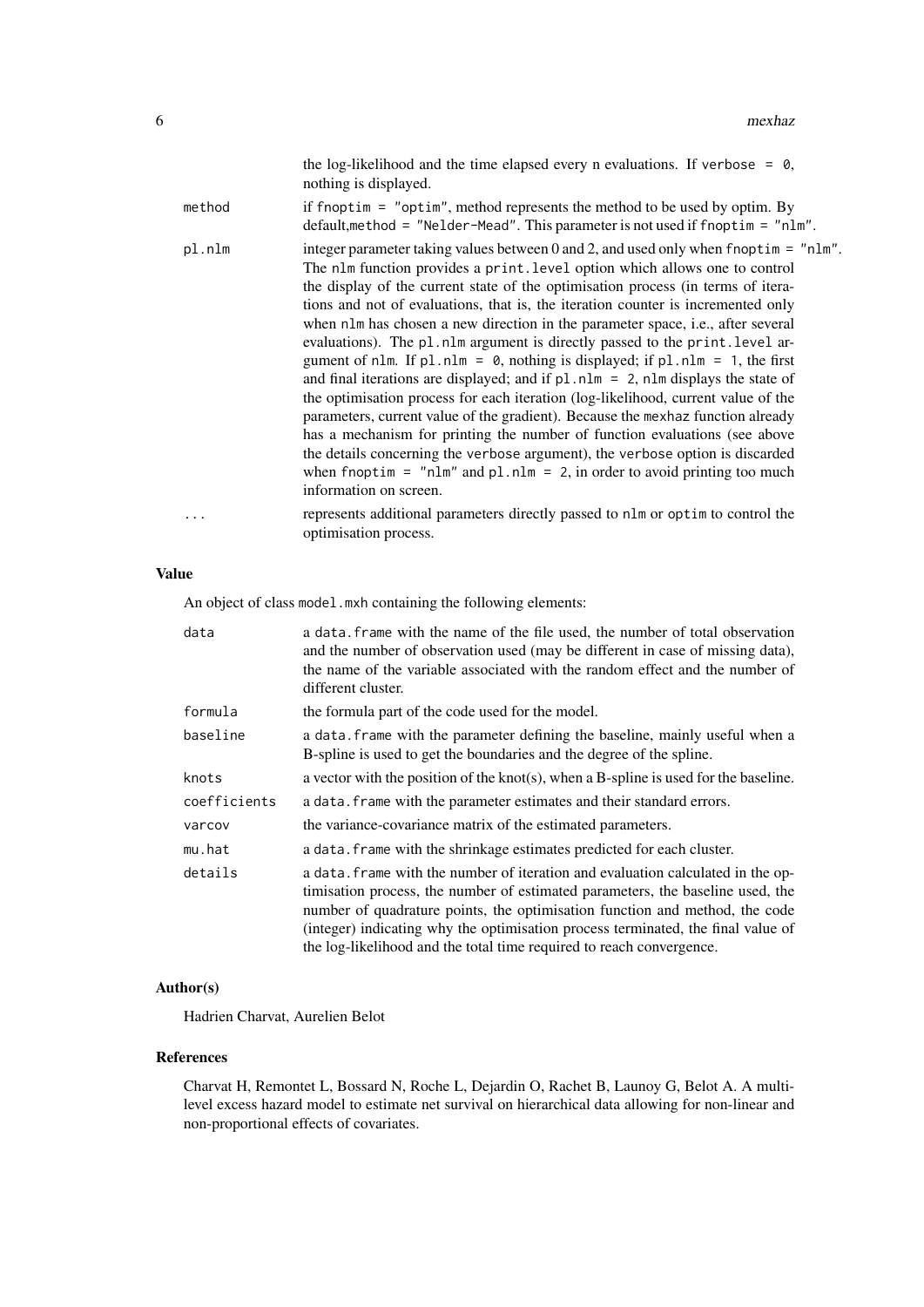## <span id="page-6-0"></span>pred.mexhaz 7

## Examples

```
data(simdatn1)
## Fit of a mixed-effect excess hazard model, with the baseline hazard
## described by a cubic B-spline with two knots at 1 and 5 year and with
## effects of age (agecr), deprivation index (depindex) and sex (IsexH)
# Mod_bs3_2mix_nph <- mexhaz(formula=Surv(time=timesurv,
# event=vstat)~agecr+depindex+IsexH+nph(agecr), data=simdatn1,
# base="exp.bs", degree=3, knots=c(1,5), expected="popmrate",
# random="clust", pl.nlm=0, verbose=1000)
```
pred.mexhaz *pred.mexhaz function*

## Description

Function for predicting the (excess) hazard and the corresponding (net) survival from a model fitted with the mexhaz function for a particular vector of covariates. If the survival model was fitted with an expected hazard, the estimates obtained are excess hazard and net survival estimates. When the model includes a random effect, the predicted values are obtained for the value 0 of the random effect. Confidence intervals can be obtained by Monte-Carlo simulation (for all types of baseline hazard) and by the Delta Method (only for B-splines of degree 2 or 3).

## Usage

pred.mexhaz(model, t, data.val = data.frame(.NotUsed=NA), nb.time.pts = 100, nb.sim = 10000, delta = TRUE)

## Arguments

| model       | an object of class model . mxh, corresponding to a survival model fitted with the<br>mexhaz function.                                                                                                                                                                                                                             |
|-------------|-----------------------------------------------------------------------------------------------------------------------------------------------------------------------------------------------------------------------------------------------------------------------------------------------------------------------------------|
| t           | a numerical value representing the maximum time of prediction.                                                                                                                                                                                                                                                                    |
| data.val    | a data. Frame containing the values of the covariates at which the predictions<br>should be calculated.                                                                                                                                                                                                                           |
| nb.time.pts | integer value representing the number of time points into which the interval $(0,t)$<br>should be divided.                                                                                                                                                                                                                        |
| nb.sim      | integer value representing the number of simulations used to estimate the con-<br>fidence intervals for the (excess) hazard and the (net) survival. When the log-<br>arithm of the baseline hazard is modelled by a B-spline of degree 2 or 3, this<br>argument is used only if delta = $FALSE.$                                  |
| delta       | logical value indicating whether confidence intervals should be estimated by the<br>Delta Method. This option operates only for models in which the logarithm of<br>the baseline hazard is modelled by a B-spline of degree 2 or 3. Indeed, in this<br>case, obtaining confidence intervals by simulations can be time-consuming. |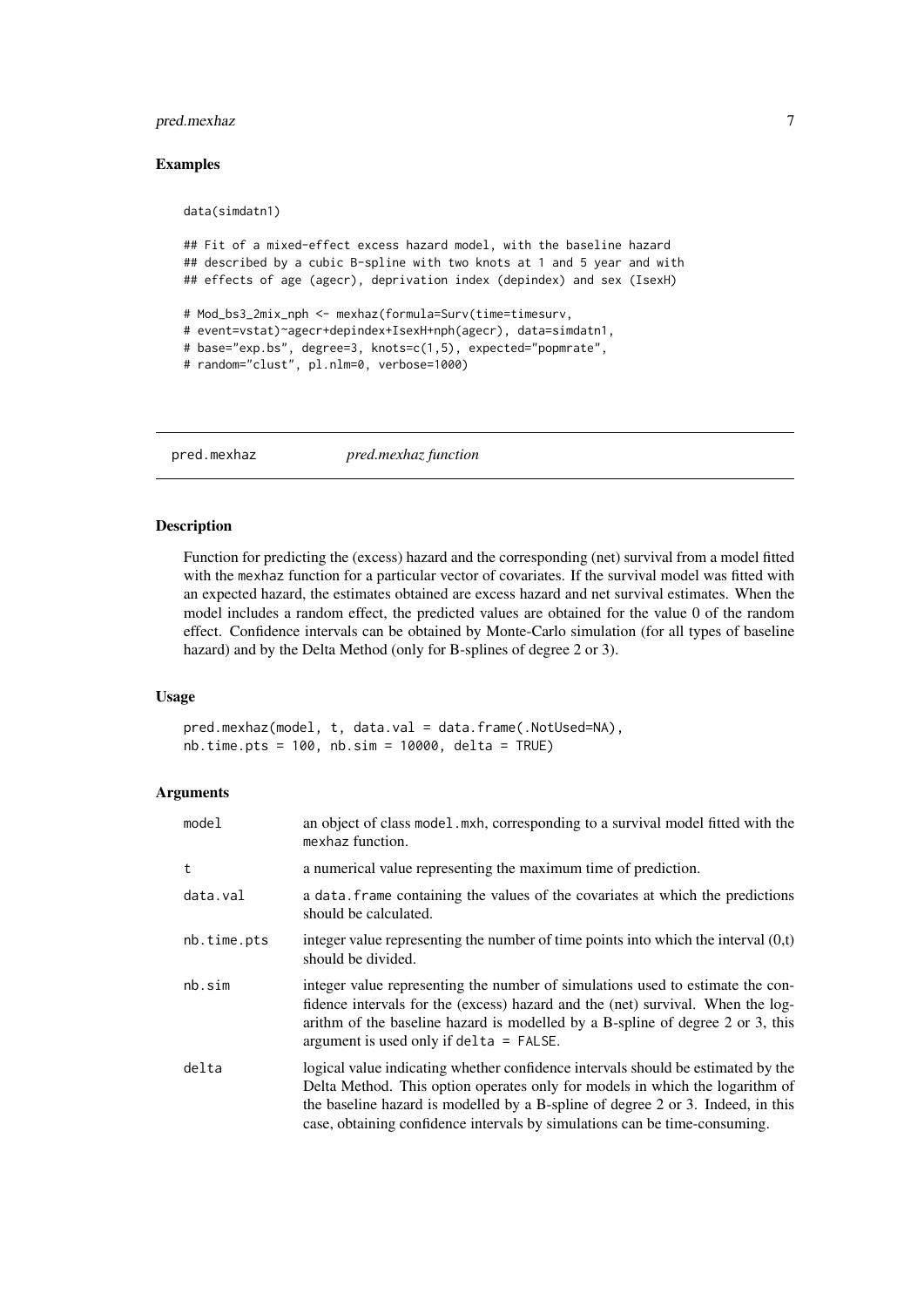## <span id="page-7-0"></span>Value

An object of class pred.mxh that can be used by the function graph.mexhaz to produce graphics of the (excess) hazard and the (net) survival. It contains the following elements:

| results  | a data, frame consisting of six columns: the time points at which the (excess)<br>hazard and the (net) survival have been calculated, the (excess) hazard values<br>with their confidence limits, and the (net) survival values with their confidence<br>limits. |
|----------|------------------------------------------------------------------------------------------------------------------------------------------------------------------------------------------------------------------------------------------------------------------|
| formula  | the formula used in the model.                                                                                                                                                                                                                                   |
| data.val | a data, frame containing the values of the covariates used to calculate the (ex-<br>cess) hazard and the (net) survival.                                                                                                                                         |

## Author(s)

Hadrien Charvat, Aurelien Belot

## References

Charvat H, Remontet L, Bossard N, Roche L, Dejardin O, Rachet B, Launoy G, Belot A. A multilevel excess hazard model to estimate net survival on hierarchical data allowing for non-linear and non-proportional effects of covariates.

## Examples

data(simdatn1)

```
## Fit of a mixed-effect excess hazard model, with the baseline hazard
## described by a cubic B-spline with two knots at 1 and 5 year and with
## effects of age (agecr), deprivation index (depindex) and sex (IsexH)
## and with a random effect for the cluster (clust)
```

```
# Mod_bs3_2mix <- mexhaz(formula=Surv(time=timesurv,
# event=vstat)~agecr+depindex+IsexH, data=simdatn1, base="exp.bs",
# degree=3, knots=c(1,5), expected="popmrate", random="clust", pl.nlm=0,
# verbose=1000)
```

```
## Prediction of the excess hazard and the net survial up to 10 years
## for men of 70 years old and with a deprivation index equal to 0.5
```

```
# Pred_Modbs3_2mix <- pred.mexhaz(Mod_bs3_2mix,t=10,
# data.val=data.frame(agecr=0,depindex=0.5,IsexH=1),
# nb.time.pts=1000)
```
simdatn1 *Simulated dataset*

## Description

The simdatn1 dataset has 4000 rows and 8 columns.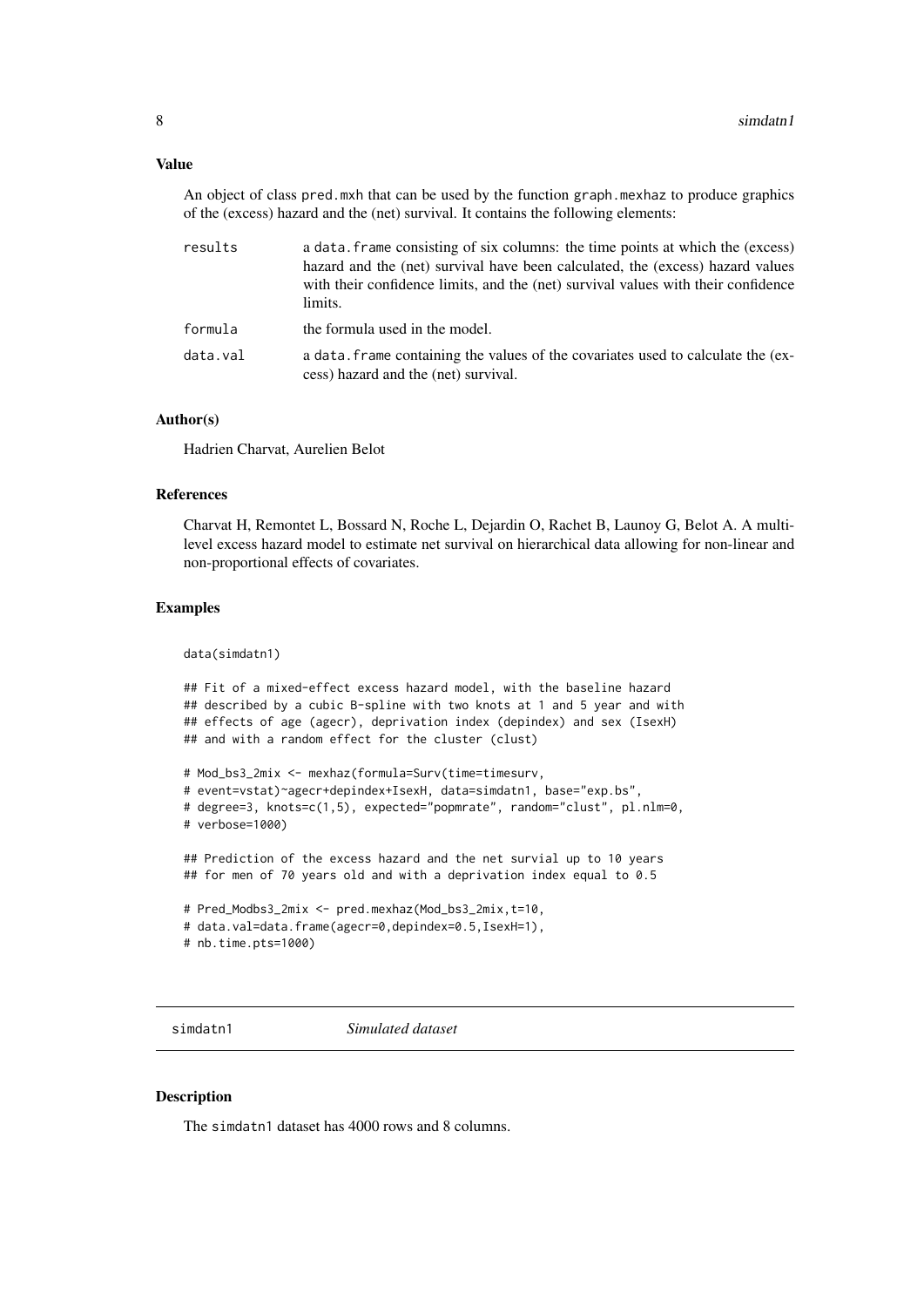## simdatn1 9

## Format

This dataset contains the following columns:

age Age at diagnosis (continuous).

agecr Centred and rescaled age variable (age-70)/100.

depindex Deprivation index (continuous).

**IsexH** Sex  $(0 =$  Female,  $1 =$  Male).

clust ID number of the cluster.

**vstat** Vital status  $(0 = \text{Alive}, 1 = \text{Dead}).$ 

timesurv Follow-up time (years).

popmrate Population (expected) mortality rate at the time of censoring.